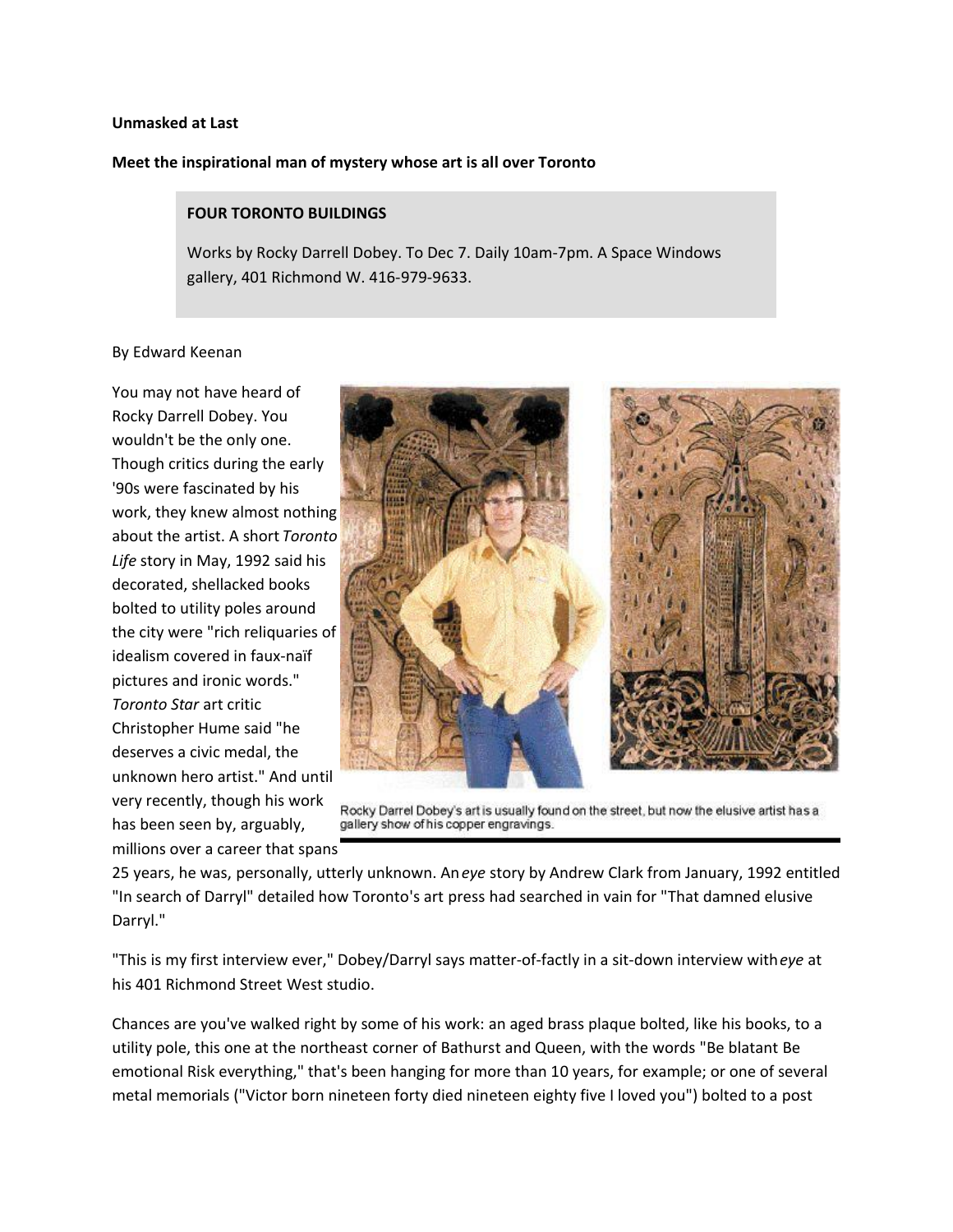next to St. Stephen-in-the-Fields Church on College near Augusta; or a beat-up copy of what may be the Bible, bound in copper and shellacked stiff, that hangs open on another pole on Baldwin near Kensington.

Dobey (a.k.a Darryl, Durrell, Rocky Tobey, among other things) has been creating anonymous street art in Toronto for 25 years. In that time, he figures, he has installed thousands of art pieces around the city. And once you start looking for them, they seem to be everywhere, along Queen and College, in Kensington Market -- there are so many of his pieces around, it would be odd if you haven't noticed them before.

Those who have missed his work on the street can check out Four Toronto Buildings, an exhibition of Dobey's copper etchings showing in the A Space Windows gallery until Dec. 7. The show consists of four copper plates engraved with Dobey's vision of four new or about-to-be renovated public buildings: the Art Gallery of Ontario, the Royal Ontario Museum, the Ontario College of Art and Design, and the opera house. The show explores a contradiction in architecture -- "while the buildings function as secular space, they are assigned a nearly divine reverence," the program notes explain.

"I'm interested in space," Dobey says, sitting in his cluttered basement storage locker/studio. He says he's trying to "create a contemplative space" in a city that has been overtaken by advertising and commerce, in a culture that is becoming less free and more mediated. "I'm not trying to create art anymore. I'm looking for authenticity."

The idea of space, especially as it relates to freedom, runs through much of Dobey's street art. Literal and metaphorical prisons are illustrated in many of his engravings, and in the political posters he's created for activists as far afield as Quebec City, Berlin and Athens. Buildings breaking in half figure prominently in much of his work, as does the number 13 1/2. "That's a prison thing," he says, "Twelve jurors, one judge, half a chance."

The numeral is a prominent feature of many of the engraved metal memorials to people he's known who are now dead that make up his current street-art project. The plaques, many shaped like letters of the alphabet and engraved with serpentine figures, knives and guns in addition to names and dates of birth and death, can be found on utility posts around the city.

A blue metal "K" on a wooden post on the north side of Dundas between Augusta and Kensington reads "Ed born 1940 died 1984 / Do not call I repeat do not call police or civil defence." A capital "H" on the northeast corner of College and Bathurst memorializes "Ronald Born 1959 Died 1978." A square plaque atop a waist-high concrete post on the southeast corner of Augusta at Kensington bears one of four tributes to Victor I found in different places around downtown.

Dobey began creating street art around 1977, though in the beginning he wasn't conscious of it as art. "I was just a street kid on Yonge," he says. His early photocopied posters were motivated by rage. One series contained instructions on how to shoplift, including seven ways to spot store security at Eaton's.